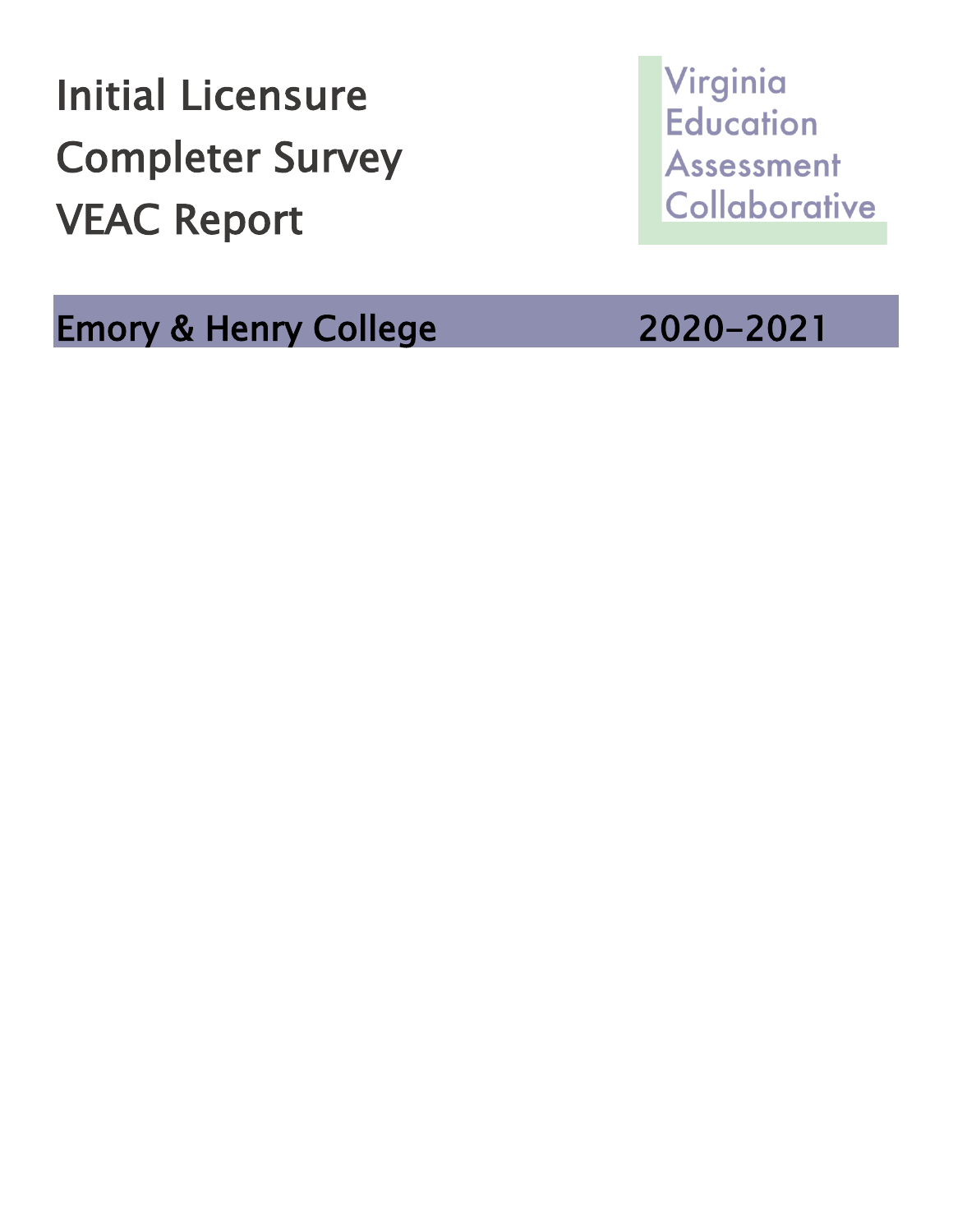Summer 2021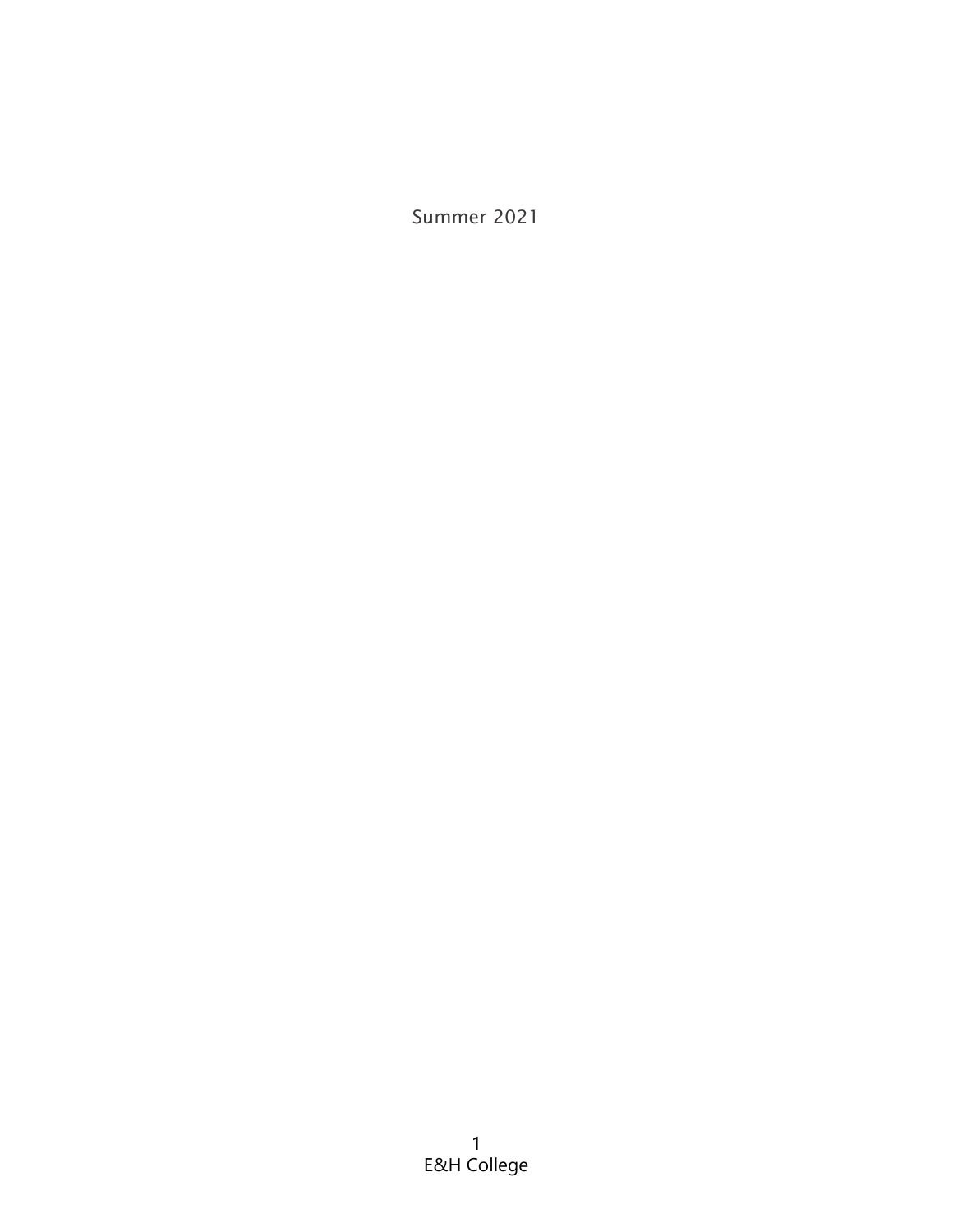## Virginia Education Assessment Collaborative

The Virginia Education Assessment Collaborative (VEAC) is a growing partnership between Educator Preparation Programs (EPP) in the Commonwealth of Virginia. Our purpose is to provide a centralized assessment structure for Virginia EPPs that standardizes and reduces the complexity of data collection for both the Virginia Department of Education (VDOE) and the Council for the Accreditation of Educator Preparation (CAEP).

### VEAC Steering Committee

#### Chairs:

Jillian McGraw – University of Virginia Joel Hanel – University of Richmond

#### Communications:

Adrienne Sullivan – George Mason University

#### Committee Leadership:

Maggie Barber – Old Dominion University Kimberly Gaiters-White – Virginia Union University Matt Grimes – Radford University Alphonso Sealey – Virginia Union University Mandy Turner - University of Virginia Amy Thelk – James Madison University Angie Wetzel – Virginia Commonwealth University

### Data Collection Process

VEAC partners submitted contact information for program completers to VEAC in January 2021. Initial recruitment for the survey was conducted on February 16, 2021 and was open with reminders through April 26, 2021.

### Survey Response Rates

For our 2020-2021 cycle, VEAC fielded the Completer Survey to program completers from 27 of the 28 EPP partners.

Upon closing the survey in April 2021, VEAC collected 1,581 complete and partial responses (33% response rate).

For Emory & Henry College, the EPP had a 49% response rate on the VEAC Completer Survey based on the total number of contacts submitted to VEAC minus the number of failed/bounced emails.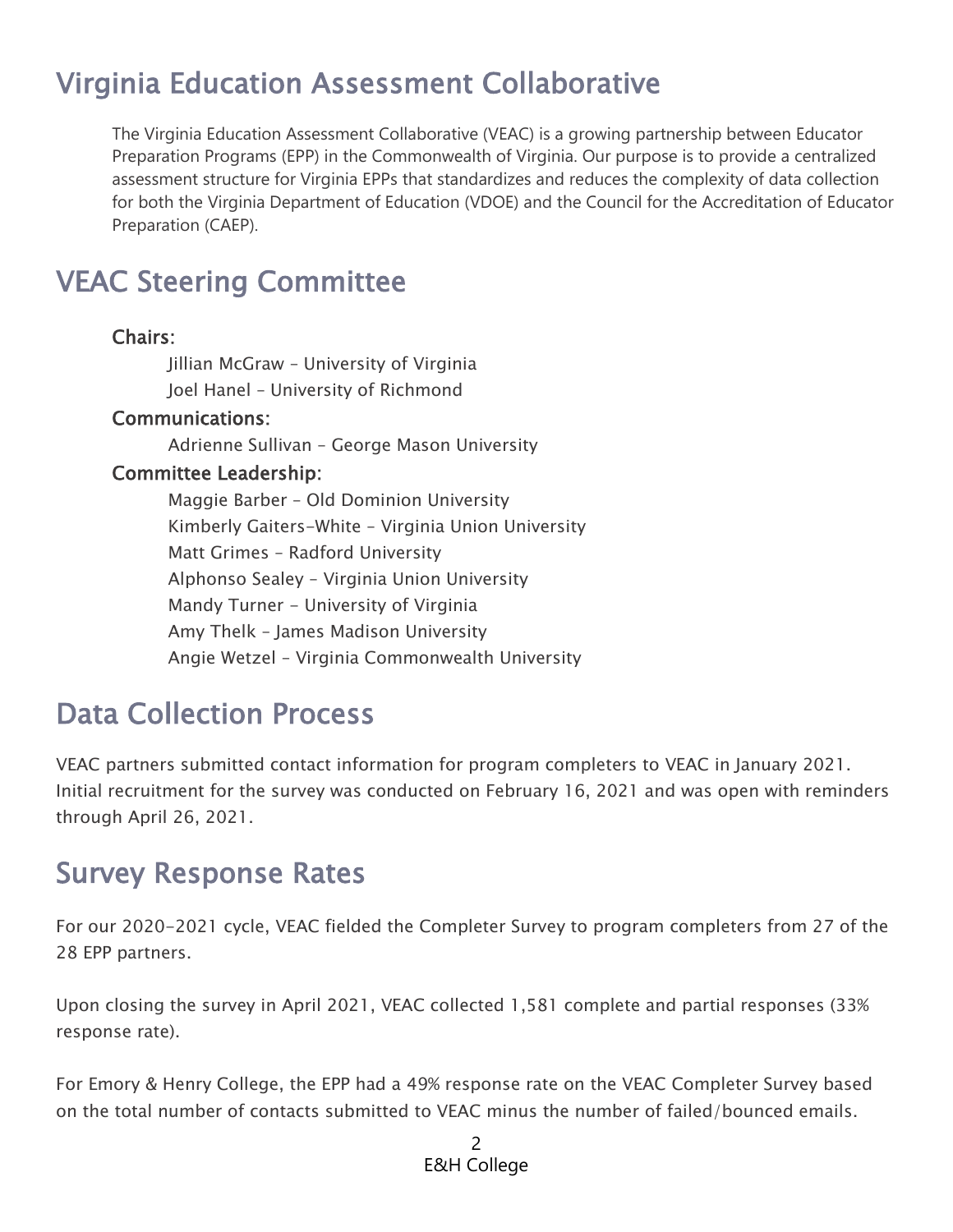This year, VEAC has provided EPP partners access to a responsive dashboard to view wholistic data from the 2020-2021 VEAC cycle. To access the VEAC completer survey dashboard click [here.](https://projectveac.org/documentationnew)

### Overall Program Satisfaction

This section addresses the last item in the VEAC completers survey that asks "Overall, how satisfied are you with your preparation from \${e://Field/Institution}?" Each respondent's institution of higher education (IHE) is embedded in their unique survey. Respondents could respond "extremely dissatisfied, somewhat dissatisfied, neither satisfied nor dissatisfied, somewhat satisfied, or extremely satisfied." On this overall satisfaction item, there were 1,374 responses.

To find the average overall satisfaction, responses are coded, from 1 to 5. Higher values indicate more satisfaction, and lower values indicate more dissatisfaction. Table 1 provides descriptive statistics on this scaled version of the overall satisfaction item.

|                          | Mean | Standard<br><b>Deviation</b> | Standard<br>Error | Lower 95%<br>CI from<br>Mean | Upper 95%<br>CI from<br>Mean | N     |
|--------------------------|------|------------------------------|-------------------|------------------------------|------------------------------|-------|
| Emory &<br>Henry College | 4.71 | .512                         | .080              | 4.55                         | 4.86                         | 41    |
| All VEAC                 | 4.59 | .70                          | .019              | 4.55                         | 4.63                         | 1,374 |

#### Table 1: Overall Satisfaction Scaled Descriptive

Item ranges from 1-5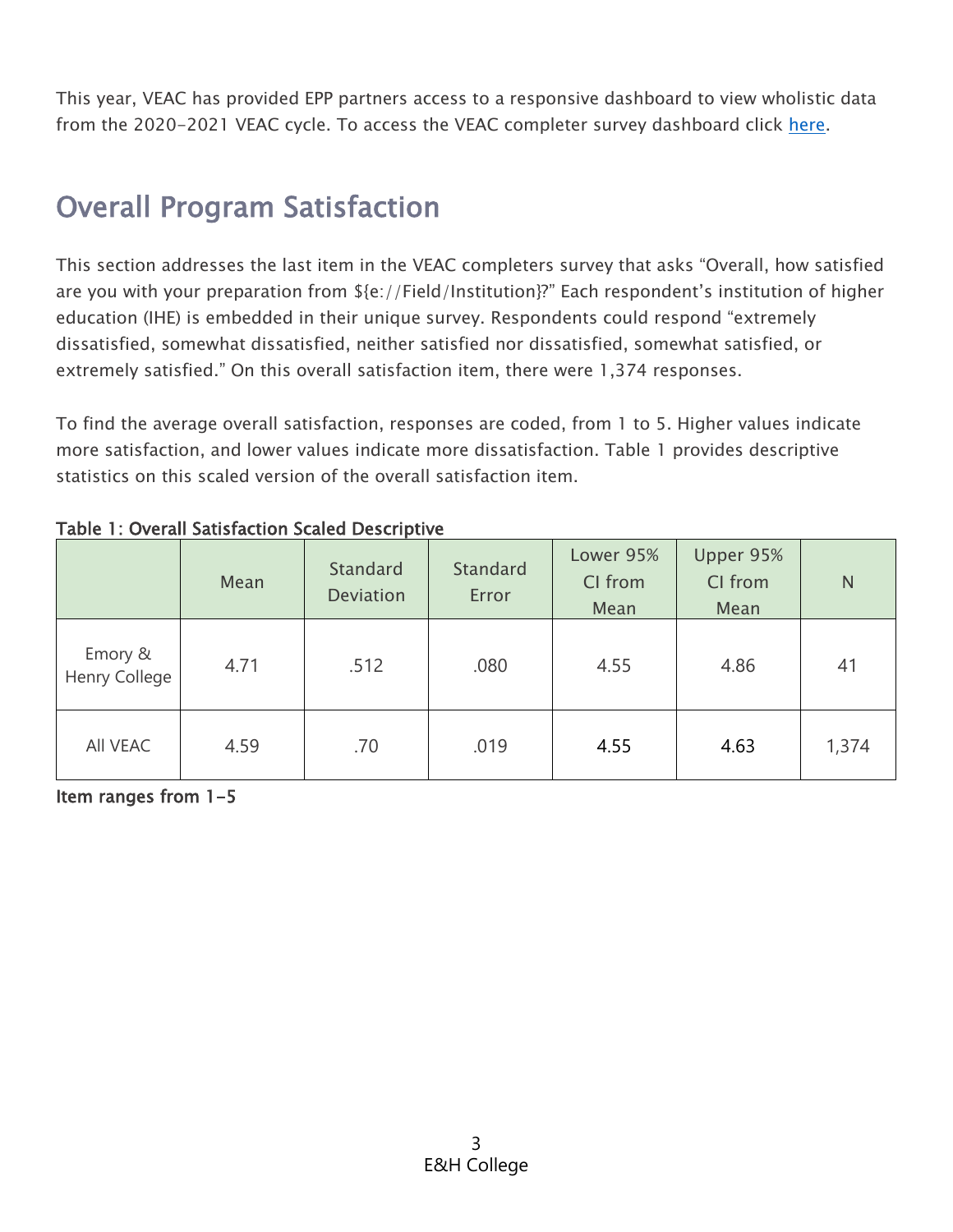# Completer Satisfaction on VUPS/InTASC

### Table 2: Tagged VUPS/InTASC Survey Items

Based on your preparation at Emory & Henry College, how would you rate your performance in each of these teaching areas:

| Item                                                                                                                                                                                                                                                                 | <b>EPP Mean</b> | <b>EPP N</b> | <b>VEAC</b><br>Mean | <b>VEAC Mean</b><br>- 95% CI | <b>VEAC Mean</b><br>+ 95% CI | <b>VEAC</b><br>$\mathsf{N}$ |
|----------------------------------------------------------------------------------------------------------------------------------------------------------------------------------------------------------------------------------------------------------------------|-----------------|--------------|---------------------|------------------------------|------------------------------|-----------------------------|
| A: Demonstrates an<br>understanding of the<br>curriculum, subject content,<br>and the developmental needs<br>of students by providing<br>relevant learning experiences.                                                                                              | 3.32            | 41           | 3.31                | 3.28                         | 3.33                         | 1,367                       |
| B: Plans using state standards,<br>the school's curriculum,<br>effective strategies, resources,<br>and data to meet the needs of<br>all students.                                                                                                                    | 3.22            | 41           | 3.25                | 3.22                         | 3.28                         | 1,359                       |
| C: Effectively engages students<br>in learning by using a variety<br>of instructional strategies in<br>order to meet individual<br>learning needs.                                                                                                                   | 3.39            | 41           | 3.37                | 3.34                         | 3.40                         | 1,371                       |
| D: Systematically gathers,<br>analyzes, and uses all relevant<br>data to measure student<br>academic progress, guide<br>instructional content and<br>delivery methods, and provide<br>timely feedback to both<br>students and parents<br>throughout the school year. | 3.15            | 40           | 3.13                | 3.09                         | 3.16                         | 1,367                       |
| E: Uses resources, routines,<br>and procedures to provide a<br>respectful, positive, safe,<br>student centered environment<br>that is conducive to learning.                                                                                                         | 3.41            | 41           | 3.49                | 3.46                         | 3.52                         | 1,371                       |